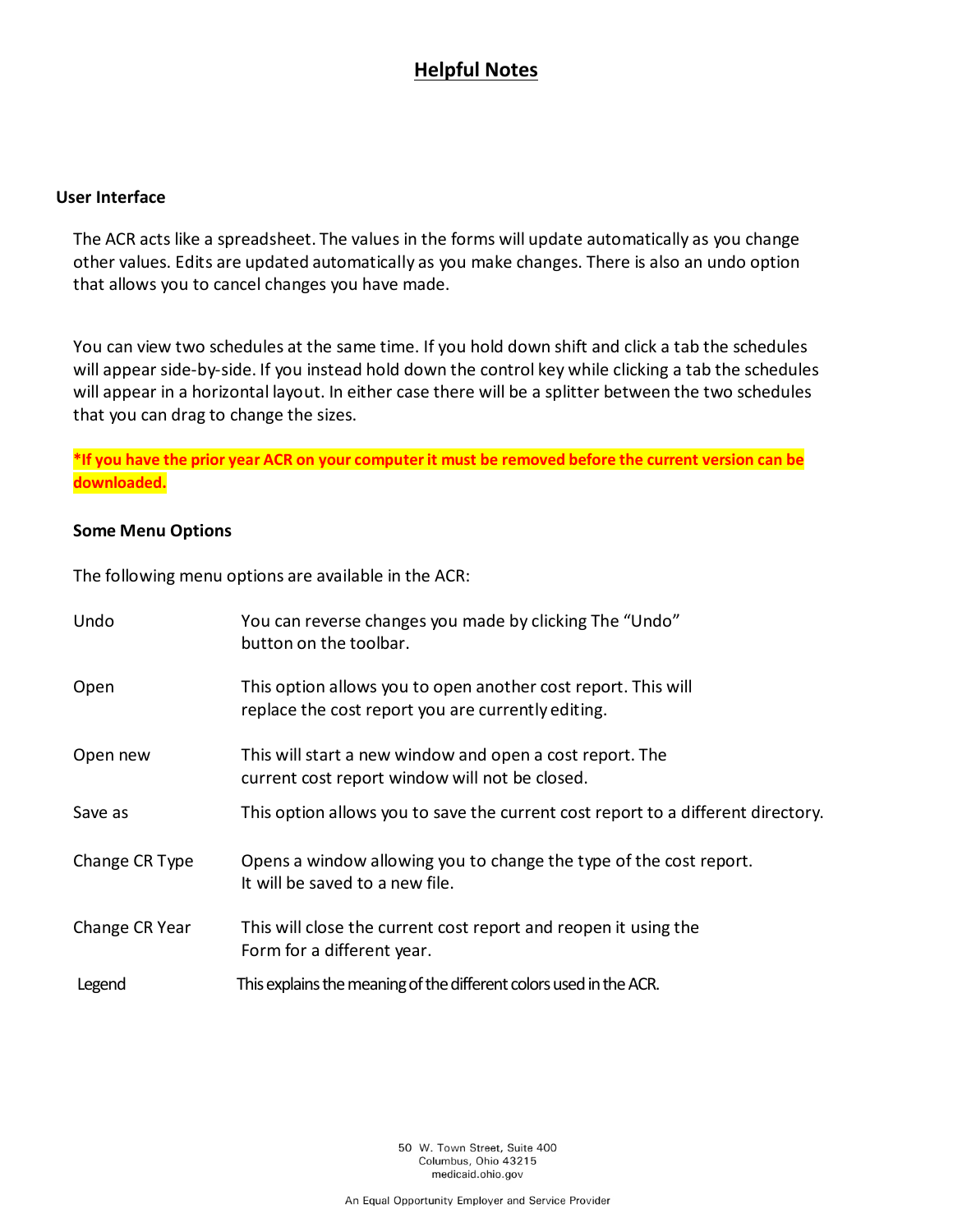# **Other Facts**

The ACR form is resizable to take advantage of newer screen resolutions. It will also remember its last size and position if you reopen the ACR.

- If you are unable to see the button that allows you to begin creating a cost report make sure the DPI setting is set to normal size (96 DPI). In order to check the DPI setting right click on your desktop, select "Properties," then "Settings," then "Advanced," and then the tab labeled "General." Click on the down arrow in the box marked "DPI Setting," and select Normal Size. You may be required to restart your computer before the new setting takes effect. If you are still unable to begin creating a NF cost report, contact the ACR Help Desk at (614) 752-4389. For questions regarding ICF-IID cost reports, please contact the Ohio Department of Developmental Disabilities at 614-644-7596.
- The trial balance appears together with the schedules.
- Most fields have a tool tip. This will show you the description and the data element number for the field. If there is an error or warning on the field then the tool tip will show you the message for the error.
- You can double click in the edits window to be taken to the field where the edit is made.
- If an account in the trial balance is distributed then you can double click on it to go to the related filed in the cost report.
- On many schedules, clicking on an account number will take you to the trial balance for that account.
- When you save your changes a backup of the previous version will be kept. We only keep one level of backups.
- You can set up file associations in Windows Explorer and the ACR will be opened when you double click on a file.
- The Indirect allowable days and capital allowable day's percentage are calculated correctly for the cost report year.
- The "Copy" tab has 3 options:
	- Copy prior year CR: this option copies a provider's prior year cost report. There are 3 sub-options:
		- Copy all data
		- Copy only static data
		- Copy static data and copy trial balance end-of-period values to the beginning of period value
	- Copy CR to another provider. This is the same as the previous copy button and allows you to start a CR for a new provider based on the currently selected provider.
	- Copy CR from an exported ACR file.
- Please be aware that use of the Copy function will overwrite existing data if a different destination directory from the one in which the original file is stored is not chosen. It is recommended that separate folders be created for each provider for each calendar year in order to avoid loss of data when utilizing the Copy function.